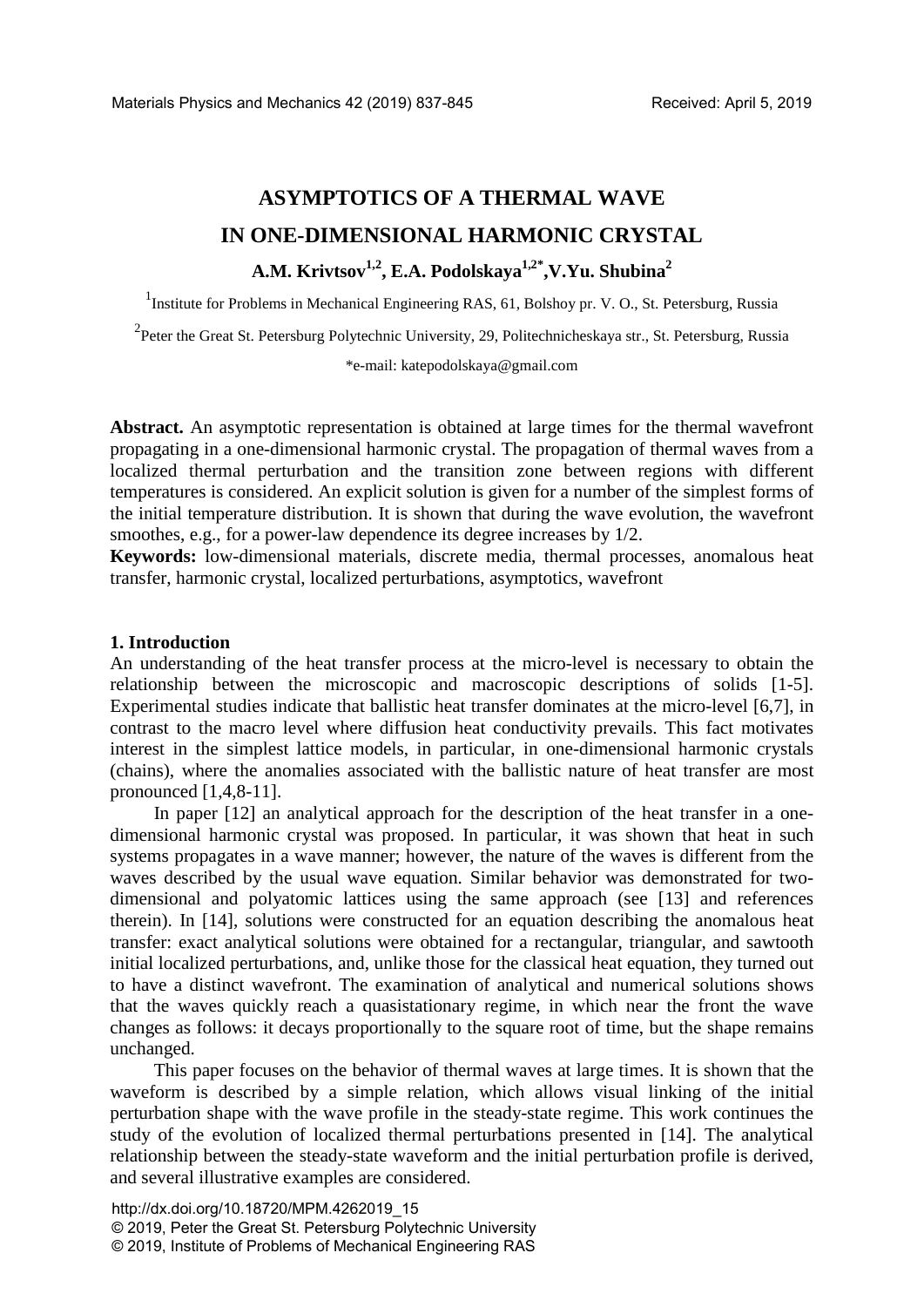#### **2. Asymptotic formulae in the case of a localized thermal perturbation**

Heat transfer in a one-dimensional harmonic crystal is described by the integral formula [15]:

$$
T(x,t) = \frac{1}{\pi} \int_{-\frac{\pi}{2}}^{\frac{\pi}{2}} T_0(x - ct \sin \phi) d\phi,
$$
 (1)

where T and  $T_0$  are current and initial kinetic temperatures [4,12-15], further referred to as temperatures,  $c$  is the speed of sound in crystal,  $x$  and  $t$  are spatial coordinate and time. The kinetic temperature at a particular point  $x$  is introduced proportionally to the mean kinetic energy of the respective particle located at the same point.

Suppose that the initial perturbation is localized in space, i.e.

 $T_0(x) = \tilde{T}_0(x)$  for  $|x| \le l$ ,  $T_0(x) = 0$  for  $|x| \ge l$ , (2) where *l* is a half-width of localized perturbation,  $T_0(x)$  represents the temperature profile in the localization zone. The solution of the equation (1) gives two thermal waves traveling in opposite directions at speed equal to  $c$ .

Consider a wave traveling in the direction of the increase of the spatial coordinate  $x$ . We introduce a new variable  $z = x - ct$ , which is equal to zero at the wavefront. Then, formula (1) yields to

$$
T(x,t) = \frac{1}{\pi} \int_{-\frac{\pi}{2}}^{\frac{\pi}{2}} T_0 \left( z + ct(1 - \sin \phi) \right) d\phi.
$$
 (3)  
Assuming

 $z \sim l$ ,  $ct \gg l$ , (4)

we further restrict ourselves to consideration of the vicinity of the wavefront at large times. Then the integrand in (3) will be nonzero only for  $\phi$  close to  $\frac{\pi}{2}$ .

Let us introduce another variable  $p^2 = \frac{ct}{2l} (\pi/2 - \phi)^2$  and assume that  $(\pi/2 - \phi)$  is infinitesimal. Then, as a first approximation, we have

$$
T(\hat{z},t) = \frac{1}{\pi} \sqrt{\frac{2l}{ct}} \int_{0}^{p_{\text{max}}} T_0(\hat{z} + p^2) dp,
$$
\n(5)

where  $p_{\text{max}}$  is the value of p, after which the integrand becomes zero, and also a dimensionless variable  $\hat{z} = \frac{z}{l}$  is introduced.

Thus, the solution in the vicinity of the wavefront has the form

$$
T(\hat{z},t) = \sqrt{\frac{2l}{ct}\Phi(\hat{z})},\tag{6}
$$

where  $\Phi(\hat{z})$  is a function that characterizes the shape of the thermal wave, from now on referred to as shape function. From (6) it follows that the wave profile shrinks vertically with time as  $\frac{1}{\sqrt{t}}$ , but it does not change horizontally, i.e., its "width" remains the same.

We specify the integration limits from the condition that the integrand function vanishes, so the final formula for the shape function becomes: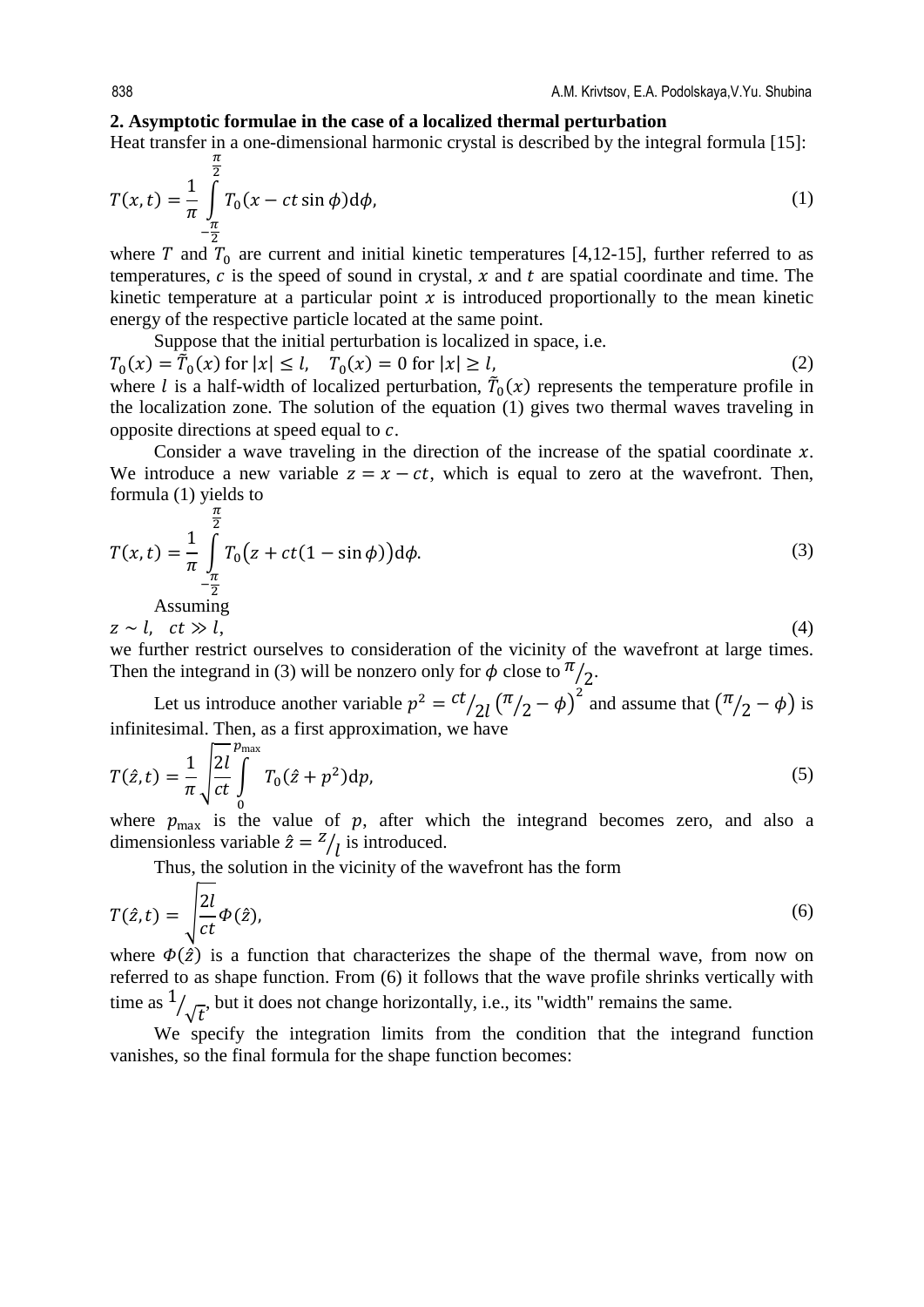Asymptotics of a thermal wave in one-dimensional harmonic crystal 839

$$
-1 \leq \hat{z} \leq 1; \quad \Phi(\hat{z}) = \frac{1}{\pi} \int_{0}^{\sqrt{1-\hat{z}}} \tilde{T}_0(\hat{z} + p^2) dp,
$$
  

$$
\hat{z} \leq -1; \quad \Phi(\hat{z}) = \frac{1}{\pi} \int_{\sqrt{-1-\hat{z}}}^{\sqrt{1-\hat{z}}} \tilde{T}_0(\hat{z} + p^2) dp.
$$
 (7)

Here, the general representation for the initial temperature distribution  $T_0$  (2) is replaced by its value  $\bar{T}_0$  in the localization zone.

The derivative of (7) near the wavefront, i.e., for  $-1 \leq \hat{z} \leq 1$ , is also of interest:

$$
\frac{\mathrm{d}\Phi}{\mathrm{d}\hat{z}} = \frac{1}{\pi} \left| \int\limits_{0}^{\sqrt{1-\hat{z}}} \frac{\partial \tilde{T}_0(\hat{z}+p^2)}{\partial \hat{z}} \mathrm{d}p - \frac{\tilde{T}_0\big|_{\hat{z}=1}}{2\sqrt{1-\hat{z}}} \right|.
$$
\n(8)

We see that if the initial temperature at the right boundary of the localization zone is not equal to zero, i.e.  $\tilde{T}_0|_{\hat{z}=1} \neq 0$ , then the derivative (8) tends to infinity at the wavefront,  $\ddot{z}$ =1 regardless of the particular shape of the profile. If  $\overline{T}_0\big|_{z=1} = 0$  the second term vanishes, and the shape of the initial perturbation determines the slope of the tangent to the front. Similarly, differentiating the second part of the formula (7), we obtain that if  $\overline{T}_0|_{z=-1} \neq 0$ , then the derivative of (7) on the left boundary is also infinite, which leads to a break in the profile at the critical point  $\hat{z} = -1$ .

## **3. Examples of wave propagation from a localized perturbation**



Fig. 1. Evolution of rectangular (9), sawtooth (11) and (14), and parabolic (19) profiles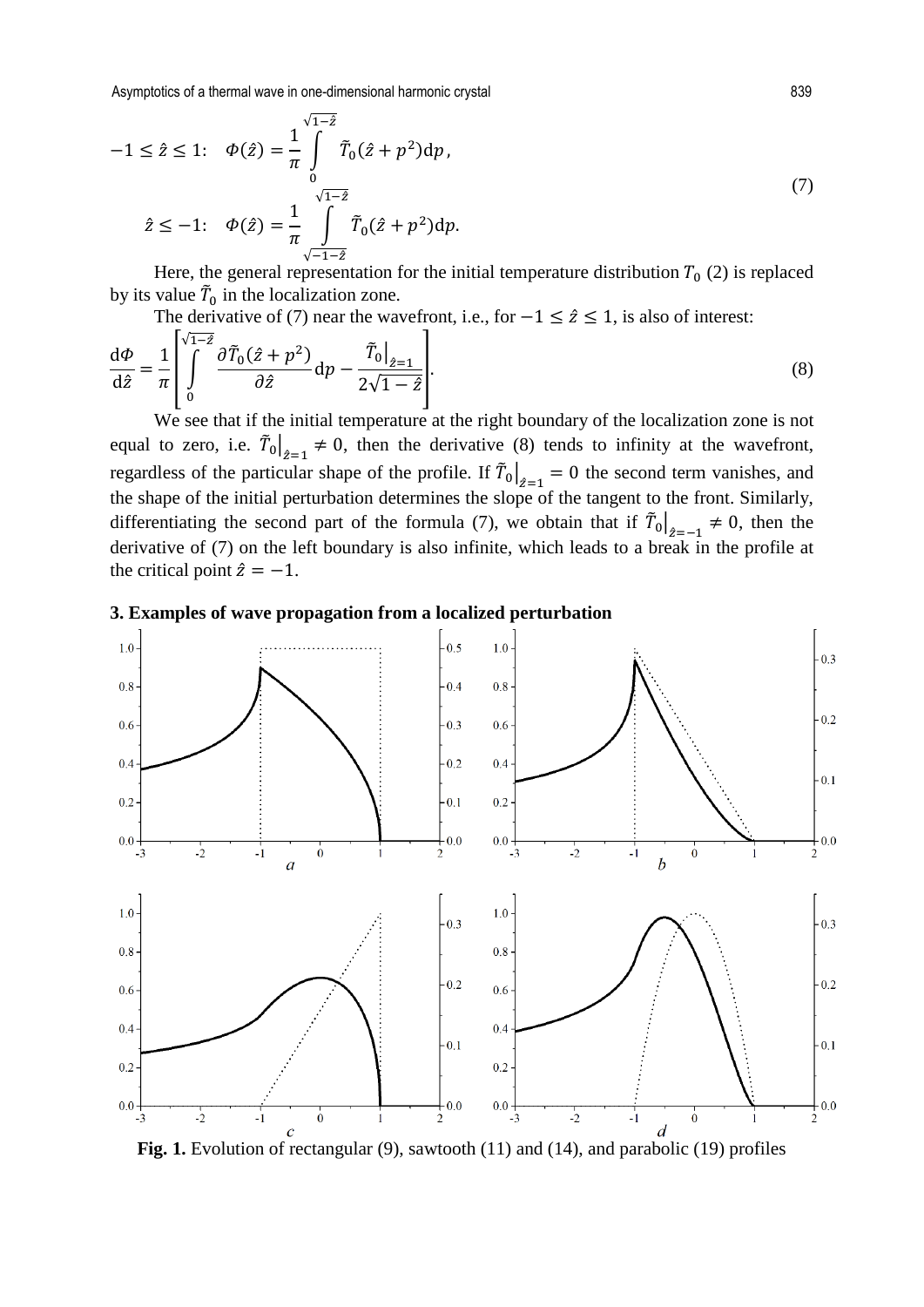Figure 1 demonstrates the temperature profiles for several examples discussed below: (*a*) rectangular profile, (*b*) and (*c*) sawtooth profiles, and (*d*) parabolic profile. The dotted line shows the initial profile  $\tilde{T}_0(x)$  in the localization zone, the solid line is the shape function  $\Phi(\hat{z})$ . Normalization along the horizontal axis is carried out with respect to the localization radius *l*, along the vertical axes – to the maximum initial temperature  $\tilde{T}_0^{\text{max}}$ . Note that the initial "dotted" profile transforms into two peaks traveling in the opposite direction, and only the right one, which moves in the direction of the increase of spatial coordinate, is displayed "solid" in Fig. 1.

**Rectangular profile.** Let  $T_0 = A = const$ . Then from formulae (7) and (8) we immediately obtain:

$$
-1 \leq \hat{z} \leq 1; \quad \Phi = \frac{A}{\pi} \sqrt{1 - \hat{z}},
$$
  

$$
\hat{z} \leq -1; \quad \Phi = \frac{A}{\pi} \left( \sqrt{1 - \hat{z}} - \sqrt{-1 - \hat{z}} \right),
$$
  

$$
\hat{z} \to \pm 1; \quad \frac{d\Phi}{d\hat{z}} = \pm \infty.
$$
  

$$
\sum_{n=1}^{\infty} \frac{d\Phi}{d\hat{z}} = \pm \infty.
$$
 (9)

Thus, the main part of the wave is described by the root function, and the wave tail is the difference of two root functions (see Fig. 1a). A break in the temperature profile is observed, and the maximum temperature value is reached at  $\hat{z} = -1$ :

$$
T^{\max} = \sqrt{\frac{2l}{ct}} \Phi^{\max} = \frac{2A}{\pi} \sqrt{\frac{l}{ct}}.
$$
 (10)

**Sawtooth profile 1.** Consider

$$
\tilde{T}_0 = A \frac{l - x}{2l}.\tag{11}
$$

The solution is as follows (see Fig. 1b)

$$
-1 \leq \hat{z} \leq 1; \quad \phi = \frac{A}{3\pi} (1 - \hat{z})^{3/2},
$$
  

$$
\hat{z} \leq -1; \quad \phi = \frac{A}{3\pi} \Big[ (1 - \hat{z})^{3/2} - (2 - \hat{z}) \sqrt{-1 - \hat{z}} \Big],
$$
  

$$
\hat{z} \to -1; \quad \frac{d\phi}{d\hat{z}} = \infty,
$$
  

$$
\hat{z} \to 1; \quad \frac{d\phi}{d\hat{z}} = 0
$$
 (12)

d $\ddot{z}$ The maximum temperature value

 $= 0.$ 

 $\ddot{z} \rightarrow 1$ :

$$
T^{\max} = \frac{4A}{3\pi} \sqrt{\frac{l}{ct}}
$$
 (13)

is also reached at the  $\hat{z} = -1$ , where the derivative of the solution has a jump.

Sawtooth profile 2. Let  
\n
$$
\tilde{T}_0 = A \frac{l + x}{2l}
$$
\n(14)

Formula (14) is similar to (11), but the profile of the corresponding solution is significantly different (see Fig. 1c):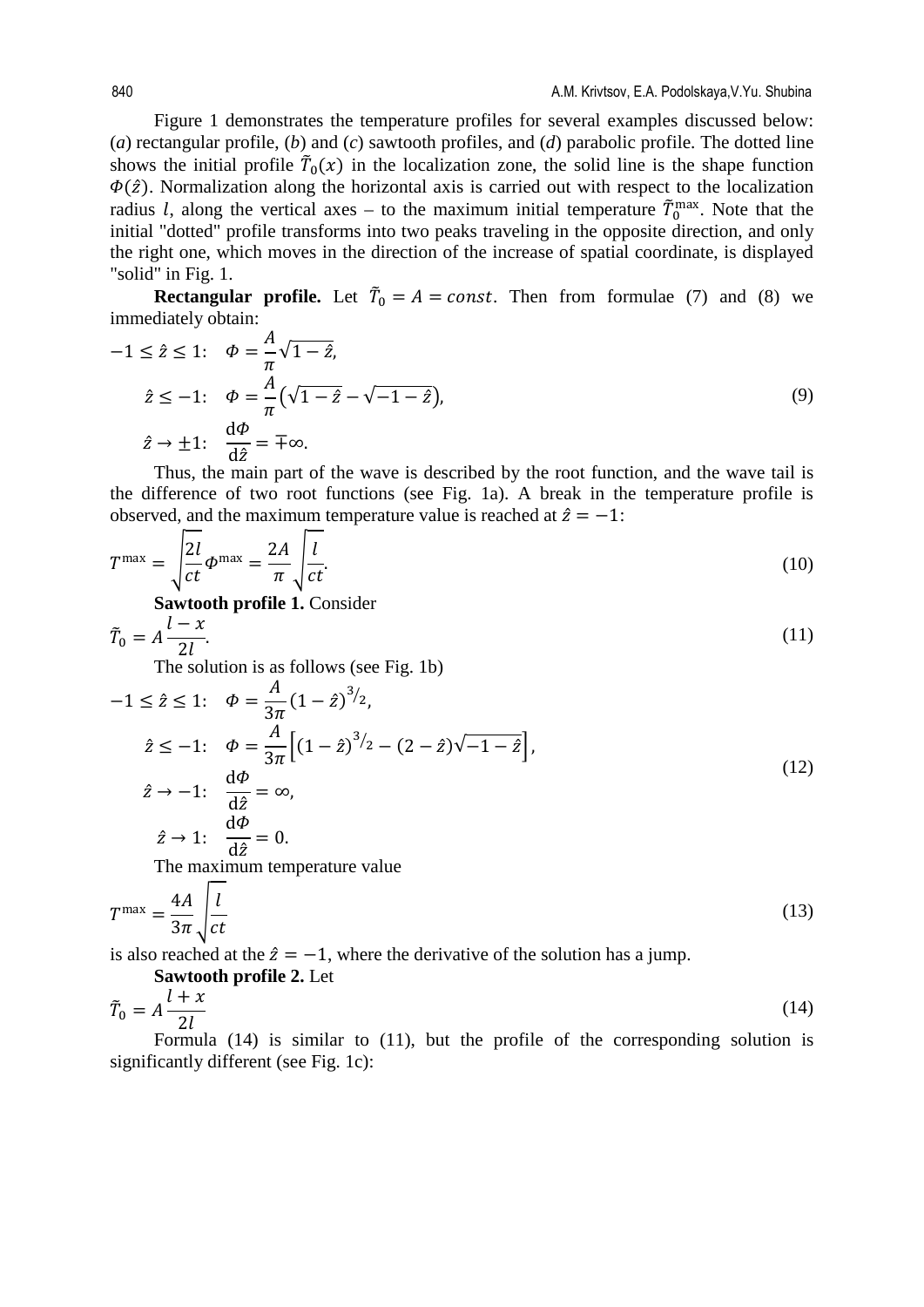Asymptotics of a thermal wave in one-dimensional harmonic crystal 841

$$
-1 \leq \hat{z} \leq 1; \quad \phi = \frac{A}{3\pi} (2 + \hat{z}) \sqrt{1 - \hat{z}},
$$
  
\n
$$
\hat{z} \leq -1; \quad \phi = \frac{A}{3\pi} \Big[ (-1 - \hat{z})^{3/2} + (2 + \hat{z}) \sqrt{-1 - \hat{z}} \Big],
$$
  
\n
$$
\hat{z} \to -1; \quad \frac{d\phi}{d\hat{z}} \neq \infty,
$$
  
\n
$$
\hat{z} \to 1; \quad \frac{d\phi}{d\hat{z}} = -\infty.
$$
\n(15)

In contrast to the previous example, there is no break in profile at  $\hat{z} = -1$ , and the maximum temperature value is reached at  $\hat{z} = 0$ :

$$
T^{\max} = \frac{2A}{3\pi} \sqrt{\frac{l}{ct}}.
$$
 (16)

**Parabolic profile.** Consider one of the simplest forms of a curvilinear profile:

$$
\tilde{T}_0 = A \frac{l^2 - x^2}{l^2}.
$$
\n(17)

The solution looks like (see Fig. 1d):

$$
-1 \leq \hat{z} \leq 1; \quad \phi = \frac{4A}{15\pi} (3 + 2\hat{z})(1 - \hat{z})^{3/2},
$$
  
\n
$$
\hat{z} \leq -1; \quad \phi = \frac{4A}{15\pi} \Big[ (3 + 2\hat{z})(1 - \hat{z})^{3/2} + (3 - 2\hat{z})(-1 - \hat{z})^{3/2} \Big],
$$
  
\n
$$
\hat{z} \to -1; \quad \frac{d\phi}{d\hat{z}} \neq \infty,
$$
  
\n
$$
\hat{z} \to 1; \quad \frac{d\phi}{d\hat{z}} = 0.
$$
\nT\n
$$
(18)
$$

The maximum temperature value

$$
T^{\max} = \frac{4A}{5\pi} \sqrt{\frac{3l}{ct}} \tag{19}
$$

is reached at  $\hat{z} \le -1/2$  and there is no break at the point, where the main wave and the wave tail merge.

#### **4. Cold and hot half-space contact**

Suppose that the initial temperature distribution consists of two semi-infinite regions with different temperatures, which do not depend on spatial coordinate, as well as a localized transition zone, characterized by a given temperature distribution. For definiteness let  $T_0(x) = A$  for  $x \le -l$ ,  $T_0(x) = \tilde{T}_0(x)$  for  $|x| \le l$ ,  $T_0(x) = 0$  for  $x \ge l$ , (20) where  $A > 0$  is a certain constant temperature value, l is a half-width of perturbation zone, and  $\overline{T}_0(x)$  represents the temperature profile in the localization zone.

As in the case of localized perturbation (2), two thermal waves arise, traveling in opposite directions with speed equal to  $c$ . However, in contrast to the previous case, there will be both the heating wave running in the direction of the increase of spatial coordinate  $x$ , and the cooling wave traveling in the opposite direction.

Let us consider the neighborhood of the heating wavefront at large times. Using the same methodology as above, and following formulae (3)-(5), which remain unchanged, we introduce the shape function (6) and obtain the following analog of formulae (7):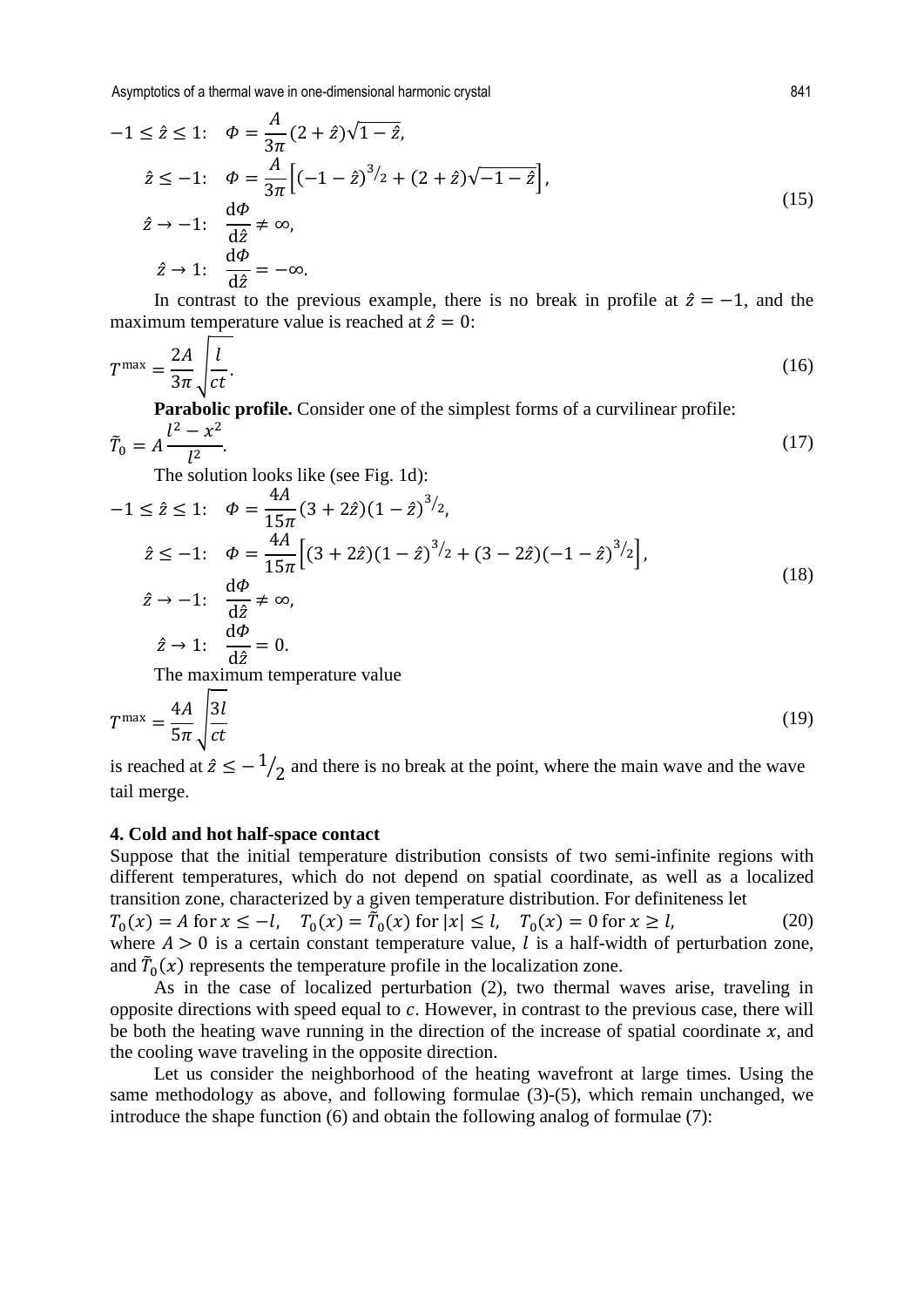$$
-1 \leq \hat{z} \leq 1; \quad \phi(\hat{z}) = \frac{1}{\pi} \int_{0}^{\sqrt{1-\hat{z}}} \tilde{T}_0(\hat{z} + p^2) dp,
$$
  

$$
\hat{z} \leq -1; \quad \phi(\hat{z}) = \frac{1}{\pi} \left[ \int_{\sqrt{-1-\hat{z}}}^{\sqrt{1-\hat{z}}} \tilde{T}_0(\hat{z} + p^2) dp + A\sqrt{-1-\hat{z}} \right].
$$
  
(21)

Formulae (7) and (21) coincide in the region  $|\hat{z}| \leq 1$ . For  $\hat{z} \leq -1$ , the difference lies in the term  $A\sqrt{-1-\hat{z}}$ . This term describes the increase in temperature due to the influx of heat from the hot region of the crystal that has a constant temperature  $A > 0$ .

The Figures demonstrate the temperature profiles for the two examples discussed below: (*a*) temperature jump and (*b*) linear temperature transition. The dotted line shows the intial profile  $\overline{T}_0(x)$  in the localization zone, the solid line is the shape function  $\Phi(\hat{z})$ . Normalization along the horizontal axis is carried out with respect to the localization radius  $l$ , along the vertical axes – to the maximum initial temperature  $\tilde{T}_0^{\text{max}}$ .



**Fig. 2.** Evolution of the boundaries of the temperature jump and linear temperature transition

**Temperature jump.** Let,  $\overline{T}_0 = A$ . Then from formulae (21) we obtain that on both intervals the solution is the same and has the form:

$$
\hat{z} \le 1; \quad \Phi = \frac{A}{\pi} \sqrt{1 - \hat{z}}.
$$
\n(22)

Thus, both the main part of the wave and the tail are described by the same root function; there is no break in the temperature profile; the profile decreases monotonically with the increase of the dimensionless coordinate  $\hat{z}$ .

**Linear temperature transition.** Consider  $\tilde{T}_0 = A^l - x/2l$ , i.e., sawtooth profile (11). Then,

$$
\int_{0}^{\sqrt{1-2}} \tilde{T}_0(\hat{z} + p^2) dp = \frac{A}{2} \int_{0}^{\sqrt{1-2}} (1 - \hat{z} - p^2) dp = \frac{A}{3} (1 - \hat{z})^{3/2}.
$$
 (23)

Let us now consider  $\tilde{T}_0 - A = -A^{l + \chi}/2l$ , i.e., sawtooth profile (14) with the opposite sign, so that

$$
\int_{0}^{\sqrt{-1-\hat{z}}} (\tilde{T}_0(\hat{z}+p^2)-A)dp = -\frac{A}{2}\int_{0}^{\sqrt{-1-\hat{z}}} (1+\hat{z}+p^2)dp = \frac{A}{3}(-1-\hat{z})^{3/2}.
$$
 (24)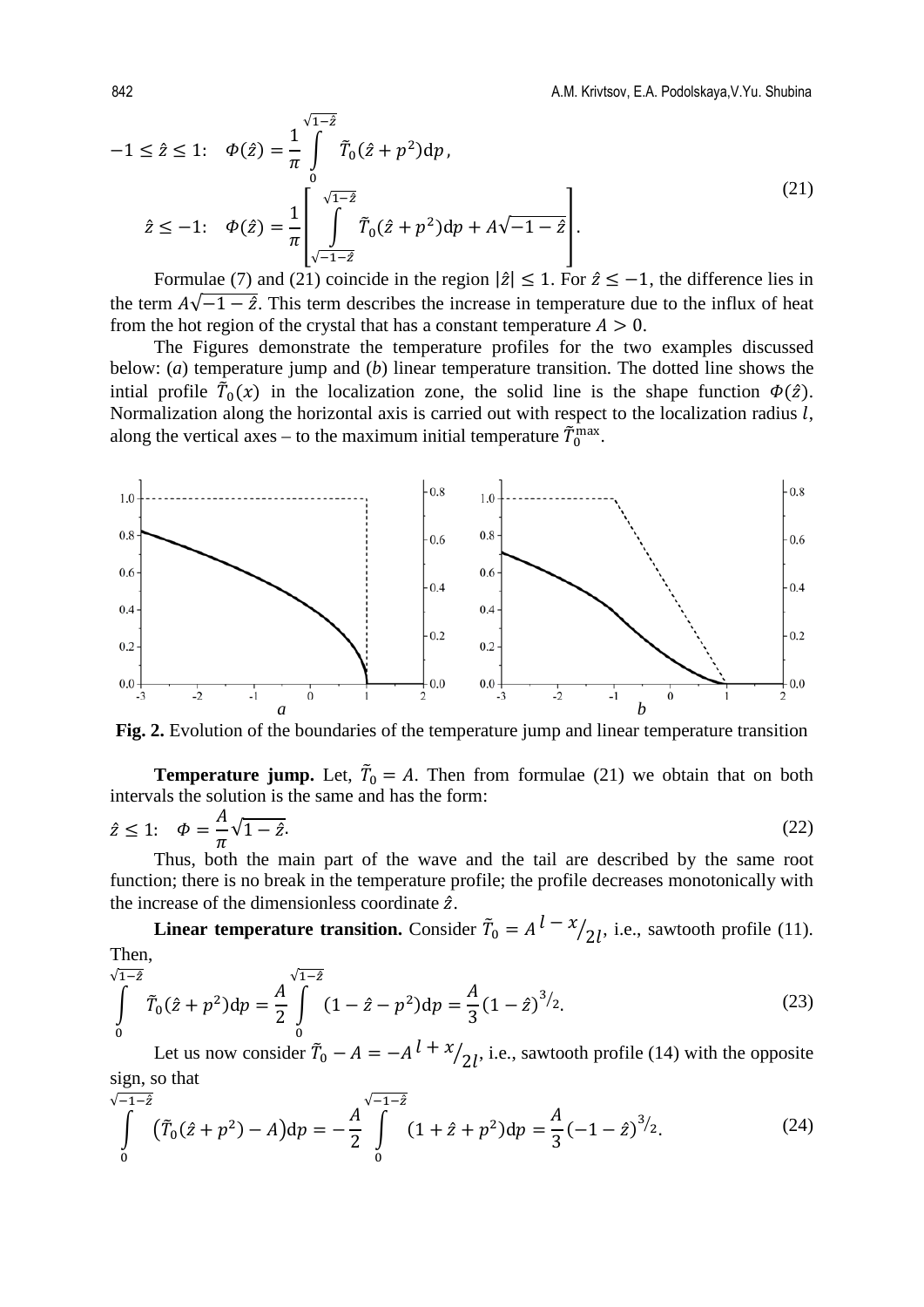Asymptotics of a thermal wave in one-dimensional harmonic crystal 843

Finally, we obtain

$$
-1 \leq \hat{z} \leq 1; \quad \phi(\hat{z}) = \frac{A}{3\pi} (1 - \hat{z})^{3/2},
$$
  

$$
\hat{z} \leq -1; \quad \phi(\hat{z}) = \frac{A}{3\pi} \Big[ (1 - \hat{z})^{3/2} - (-1 - \hat{z})^{3/2} \Big].
$$
  
*(25)*

Unlike the previous example, where the front has a vertical tangent (which is associated with the presence of the step in the initial temperature profile), in this case the front has a horizontal tangent. In other words, the wave does not begin abruptly, and there is no jump in the derivative at the front. There is also no discontinuity of the derivative at the point  $\hat{z} = -1$ , at which a smooth change in the wave profile occurs. Note that a motionless observer detecting a thermal wave passing by, will notice that profile growth slows down after this point, which is associated with the appearance of the second term in formula (25).

### **5. On the nature of the profile at the beginning of the thermal wavefront**

In this section we look into the nature of the profile at the beginning of the front of a steady thermal wave, and how it depends on the initial temperature profile. The results below are suitable for both of the above problems: when waves originate from a localized thermal perturbation and a transition zone between regions with different temperatures.

Consider formula (7) for  $\hat{z}$  close to 1. Let us denote  $y = 1 - \hat{z}$ , then formula (7) can be written as

$$
\Phi = \frac{1}{\pi} \int_{0}^{\sqrt{y}} \tilde{T}_0 (1 - y + p^2) dp.
$$
\n(26)

 $\overline{0}$  We assume that the initial profile has the following character for small y:  $\bar{T}_0(y) \sim y^\alpha$ .  $\int_0^1 (y) \sim y^\alpha.$  (27)

Then the formula (26) in the first approximation takes the form

$$
\Phi(\alpha, y) = \frac{1}{\pi} \int_{0}^{\sqrt{y}} (y - p^2)^{\alpha} dp.
$$
\n(28)

0 Calculation of the integral gives

$$
\Phi(\alpha, y) = \frac{\Gamma(\alpha + 1)}{2\sqrt{\pi}\Gamma(\alpha + \frac{3}{2})} y^{\alpha + \frac{1}{2}},\tag{29}
$$

where  $\Gamma(\alpha)$  is the gamma function. The shape functions  $\Phi(\alpha, y)$  for several values of  $\alpha$  are:

$$
\Phi\left(-\frac{1}{2}, y\right) = \frac{1}{2}, \quad \Phi(0, y) = \frac{y}{\pi}, \quad \Phi\left(\frac{1}{2}, y\right) = \frac{y}{4}, \quad \Phi(1, y) = \frac{2y^{3/2}}{3\pi}.
$$
\n(30)

Thus, as a result of the stabilization of the wave, the wavefront profile smoothes: its degree increases by  $\frac{1}{2}$ :

- if the initial profile has a singularity  $\frac{1}{\sqrt{y}}$ , then the steady front is a step;
- a step turns into a root function  $\sqrt{y}$ ;
- the root function turns to the front with linear growth;
- a linear front turns into a smooth dependence  $y^{3/2}$ , etc.

Since the considered problem is linear and the superposition principle is applicable, the listed properties of the transformation must be valid not only for the boundary point of the profile but also for any singular point on the initial temperature profile.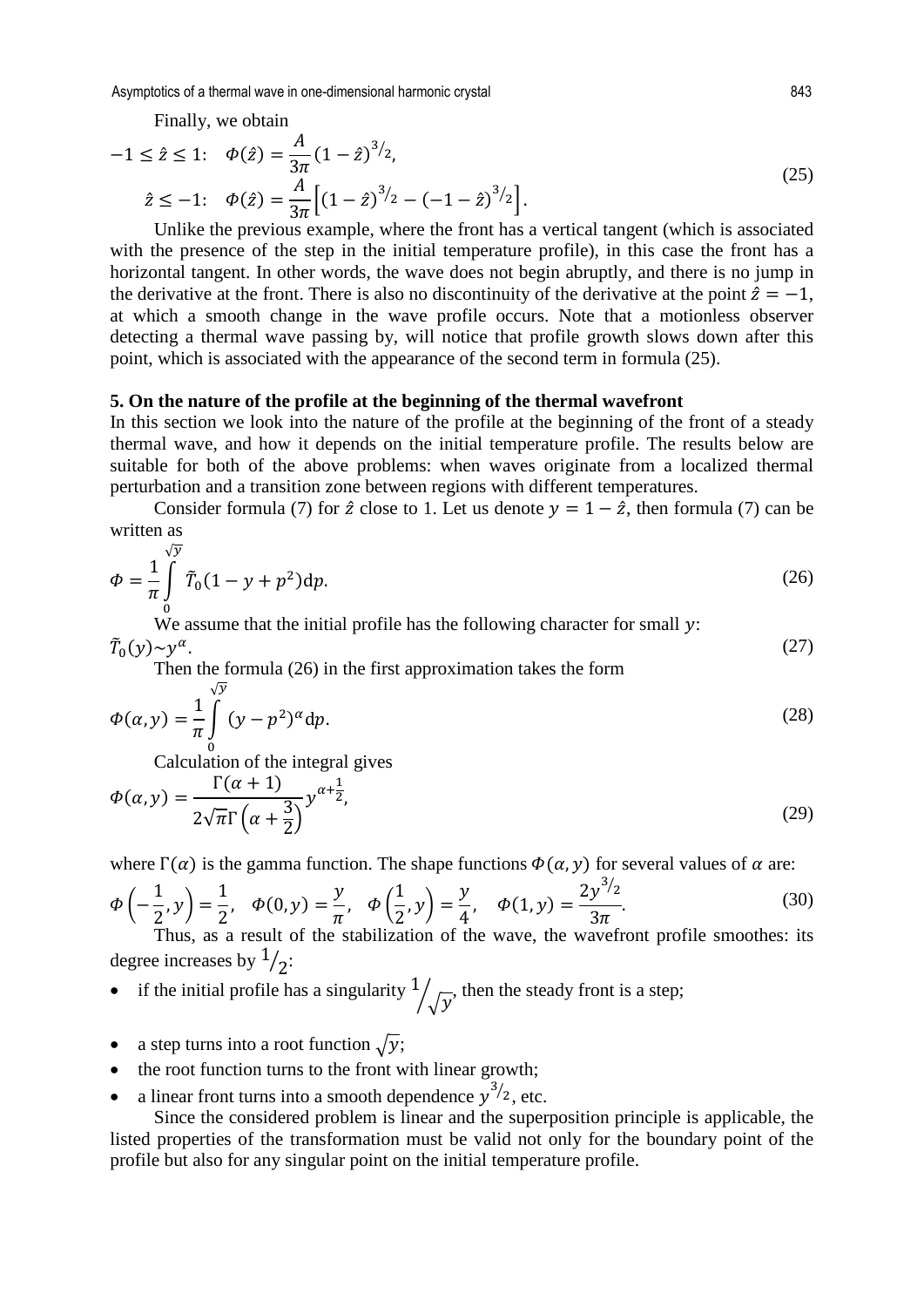# **6. Conclusions**

In the present work, we obtain an asymptotic representation at large times for a neighborhood of the front of a thermal wave propagating in a one-dimensional harmonic crystal (1). In contrast to the solutions for the classical heat equation, (1) has a strongly pronounced wavefront. We consider the propagation of waves from a localized thermal perturbation (2) and a transition zone between regions with different temperatures (20); explicit solutions are obtained for several simplest forms of the initial temperature perturbation.

The solution to the problem of localized thermal disturbance (7) shows that the main part of the wave is located in a space region of the same size as the initial localization zone. The thermal wave decays with time as  $\frac{1}{\sqrt{t}}$  and the function  $\phi$ , which characterizes the shape of the profile and is proportional to  $\frac{T}{\sqrt{t}}$  remains unchanged. Consequently, the traveling wave shrinks vertically; however, in the horizontal direction its shape is preserved. Besides, a jump in the temperature perturbation on the left or right boundary of the localization zone at the initial time leads, respectively, to a discontinuity of the derivative at the point where the main part of the wave and the wave tail merge, or to an abrupt start of the front.

The conclusions drawn basing on formulae (7) - (8) for a localized perturbation are also preserved for the case of a transition zone between regions with different temperatures. In addition, we demonstrate that during the wave evolution, the wavefront smoothes, e.g., for a power-law dependence, its degree increases by  $\frac{1}{2}$ .

The revealed properties of the obtained solutions can be used to analyze the experimental data and to choose the correct model for the description of the heat transfer processes in low-dimensional systems.

*Acknowledgments. This work was supported by the Russian Science Foundation (project 18- 11-00201, A.M. Krivtsov, project 17-71-10212, E.A. Podolskaya).*

# **References**

[1] Lepri S. *Thermal transport in low dimensions: from statistical physics to nanoscale heat transfer*. Springer; 2016.

[2] Hoover W, Hoover C. *Simulation and control of chaotic nonequilibrium systems*. World Scientific: 2015.

[3] Charlotte M., Truskinovsky L. Lattice dynamics from a continuum viewpoint. *Journal of the Mechanics and Physics of Solids*. 2012;60(8): 1508-1544.

[4] Krivtsov A, Kuzkin V. Discrete and continuum thermomechanics. ArXiv [Preprint] 2017. Available from: https://arxiv.org/abs/1707.09510.

[5] Goldstein R, Morozov N. Mechanics of deformation and fracture of nanomaterials and nanotechnology. *Physical Mesomechanics*. 2007;10(5-6): 235-246

[6] Xu X, Pereira L, Wang Y, Wu J, Zhang K, Zhao X, Bae S, Bui C, Xie R, Thong J, Hong B, Loh K, Donadio D, Li B, Ozyilmaz B. Length dependent thermal conductivity in suspended single-layer graphene. *Nature communications*. 2014;5: 3689.

[7] Hsiao T, Huang B, Chang H, Liou S, Chu M, Lee S, Chang C. Micron-scale ballistic thermal conduction and suppressed thermal conductivity in heterogeneously interfaced nanowires. *Physical Review B*. 2015;91(3): 035406.

[8] Dhar A, Dandekar R. Heat transport and current fluctuations in harmonic crystals. *Physica A*. 2015;418: 49-64.

[9] Gendelman O, Savin A. Nonstationary heat conduction in one-dimensional chains with conserved momentum. *Physical Review E*. 2010;81(2): 020103.